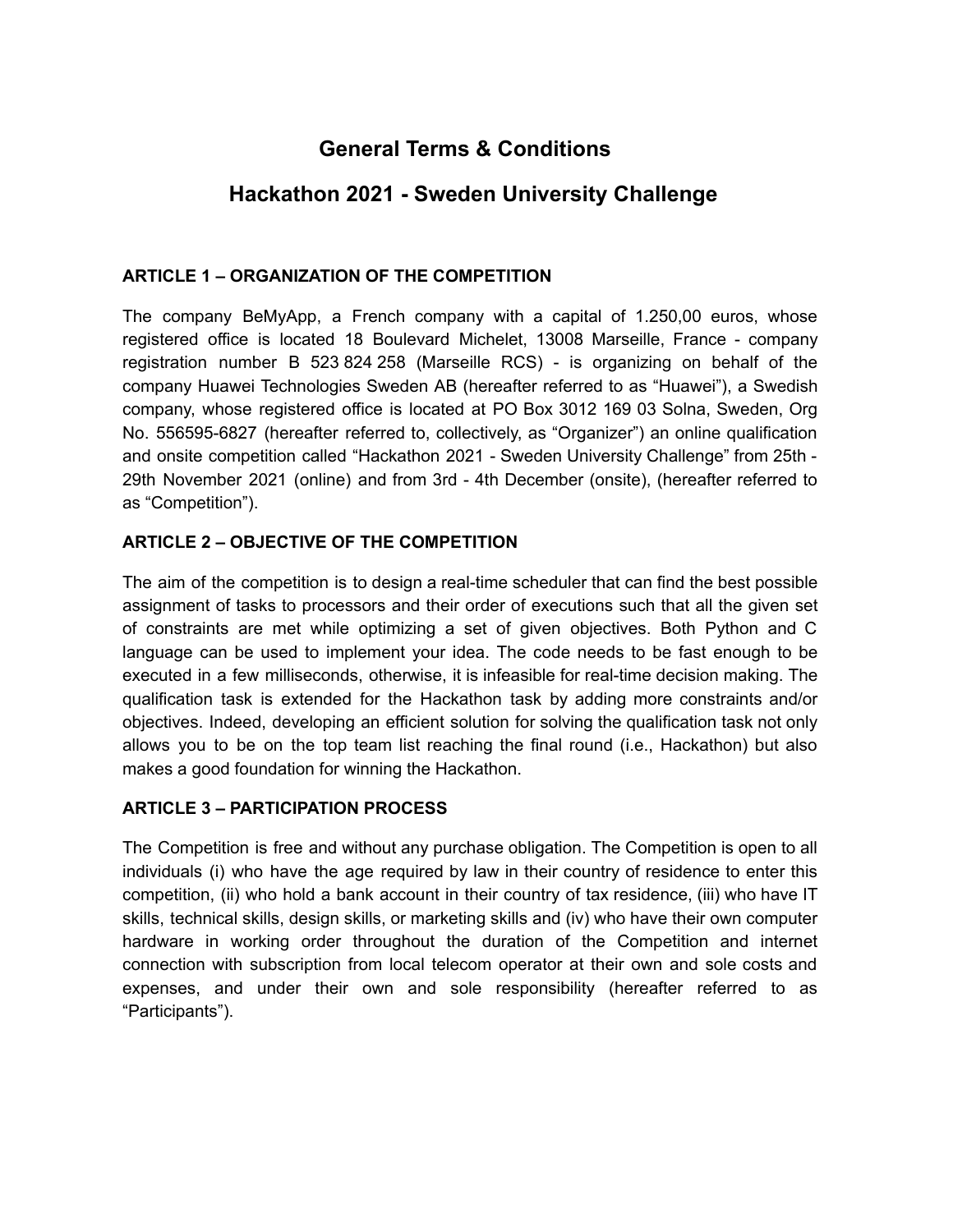Employees of Huawei and BeMyApp and/or their affiliates, and members of their families, as well as anyone who has directly or indirectly contributed to the conception, organization or realization of the Competition, are ineligible to take part in the Competition.

The registration for the Competition is open from 8th October - 24th November 12:00 (noon time CET). The Competition will take place from 25th - 29th November 2021 (online) and from 3rd - 4th December (onsite). Only the selected finalists will attend the onsite hackathon.

Each registration in the Competition is individual, and only one registration per person is allowed during the entire duration of the Competition. From 8th October - 24th November, the registered individual Participants can voluntarily form teams of two (2) to three (3) Participants to focus around a single project of developing an algorithm (hereafter referred to as "Teams"). A Participant cannot be a part of more than one Team. During this period of time the Organizer will help to coordinate the forming of the Teams.

#### **Phase 1: Registration process**

- Date: From 8th October 24th November 12:00 noon time (CET)
- Object: Every person wishing to participate can register online on the dedicated website for the Competition accessible at the following address: [https://huawei-sweden-hackathon.bemyapp.com.](https://huawei-sweden-hackathon.bemyapp.com) Registrants must provide the following information: last name, first name, date of birth, address, phone number, email, and their profile for the purpose of the Competition, as suggested on the website. This information is required for the completion of their application.

Registrants will be invited to a Slack channel of the competition where they can form teams and choose a name for their Team before starting the competition. After choosing a name and informing the organizer of the Team name, the Organizer will provide an account and a password to each team. Each Team shall retain their id., passwords, and credentials as confidential.

After starting the Competition, registrants will be provided a link to the server platform managed by Huawei ("Server") to submit their solutions, monitor their submissions and the status during the term until the end of the qualification phase.

Only the top Teams that reach the Hackathon phase will be provided the link to the Hackathon platform using the same credentials as the qualification phase.

Each candidate guarantees that the information entered during his/her application to the Competition is complete and accurate. Any false, incorrect, or incomplete information will automatically result in the application being rejected.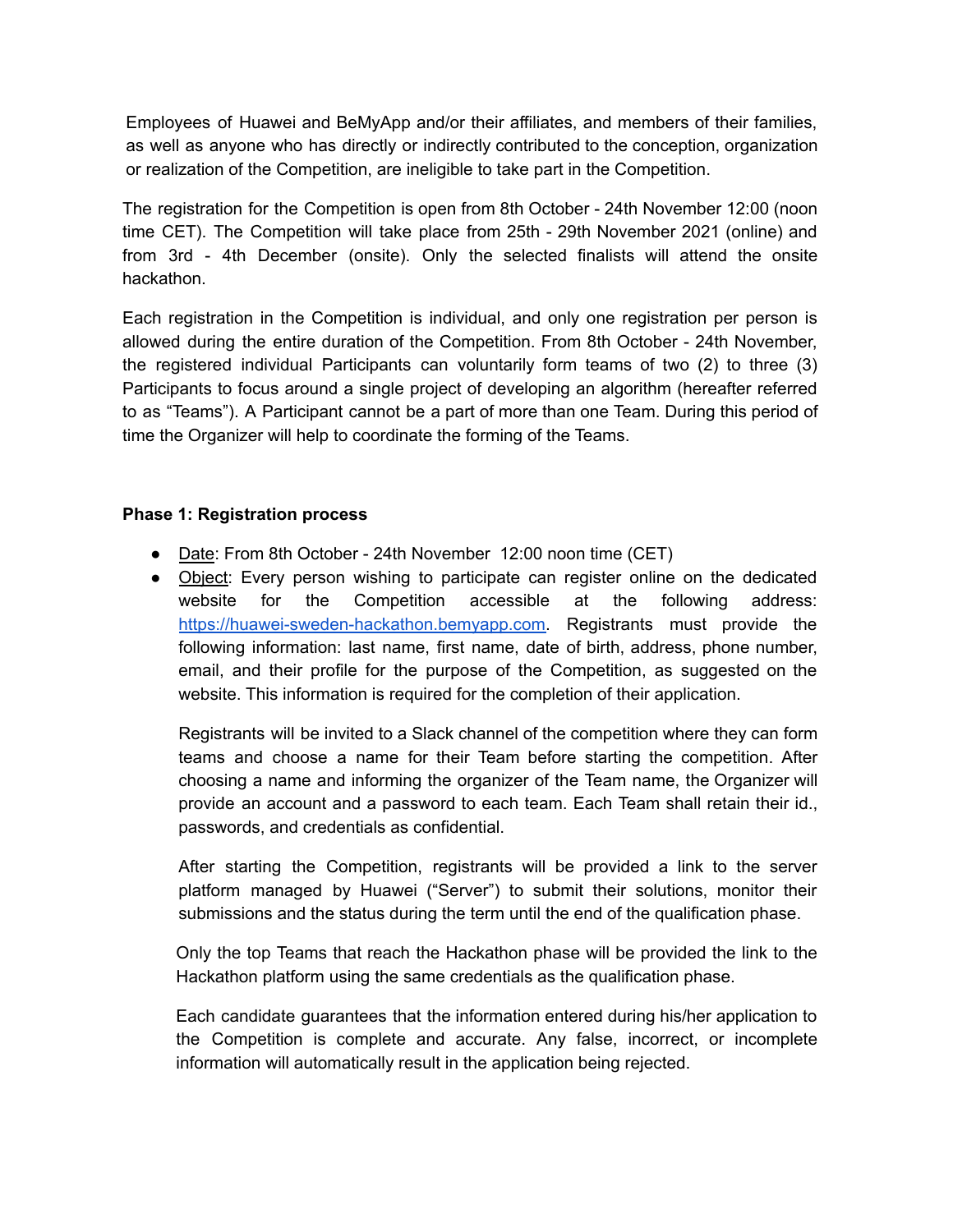The Organizer reserves the right to reject an application at any time if the profile of the Participant does not comply with the Competition standards.

## **Phase 2: Beginning of the Competition**

- Date: On 25th November at 12:00 am (CET)
- Platform website address: Huawei's code submission platform
- Object: On the code submission platform, participants will start to submit their code.

## **Phase 3: Work on the projects**

- Date: From 25th 29th November
- Platform website address: This Will be provided later by the Organizer.
- Object: Teams will have until 29<sup>th</sup> November at 23:59 pm (CET) to develop and upload their solution to the competition platform. Only the selected teams will be allowed to enter the next round of the competition which is the onsite Hackathon.
- A leader board table in the competition platform shows the teams' ranking. Immediately after submitting a new solution to the platform, the ranking table will be updated accordingly. During both the qualification phase and the Hackathon, each of the team members can submit his/her solution on behalf of his/her team, and no restriction for which member of the team can submit the solution. Each team can submit multiple solutions as long as the competition time is not finished. There is no restriction on the number of submitted solutions however, there is a time limit between two subsequent submissions, in the sense that if a team submits a solution, the team needs to wait 30 minutes to be able to submit the next solution. If multiple solutions are submitted, the best submission so far is taken into account.

## **Phase 4: Selection of the finalists**

- Date: From 29th November 2021 that takes one full day (24 hours after finishing the qualification date).
- Object: The Organizer will review the Participants' solutions to verify that the submitted solutions by the top teams, listed in the online leader board table, are correct and true. This means that if the uploaded results are compromised and do not match with the uploaded code, the team will be removed from the leader board list. Otherwise, the same teams listed in the leaderboard table are the finalists.

## **Phase 5: Hackathon**

- **●** Date: from 3rd December to 4th December 2021 (TBC)
- Place: TBD (onsite)
- Object: Work in team, feedback from the mentors, teams pitch their solutions in front of the jury.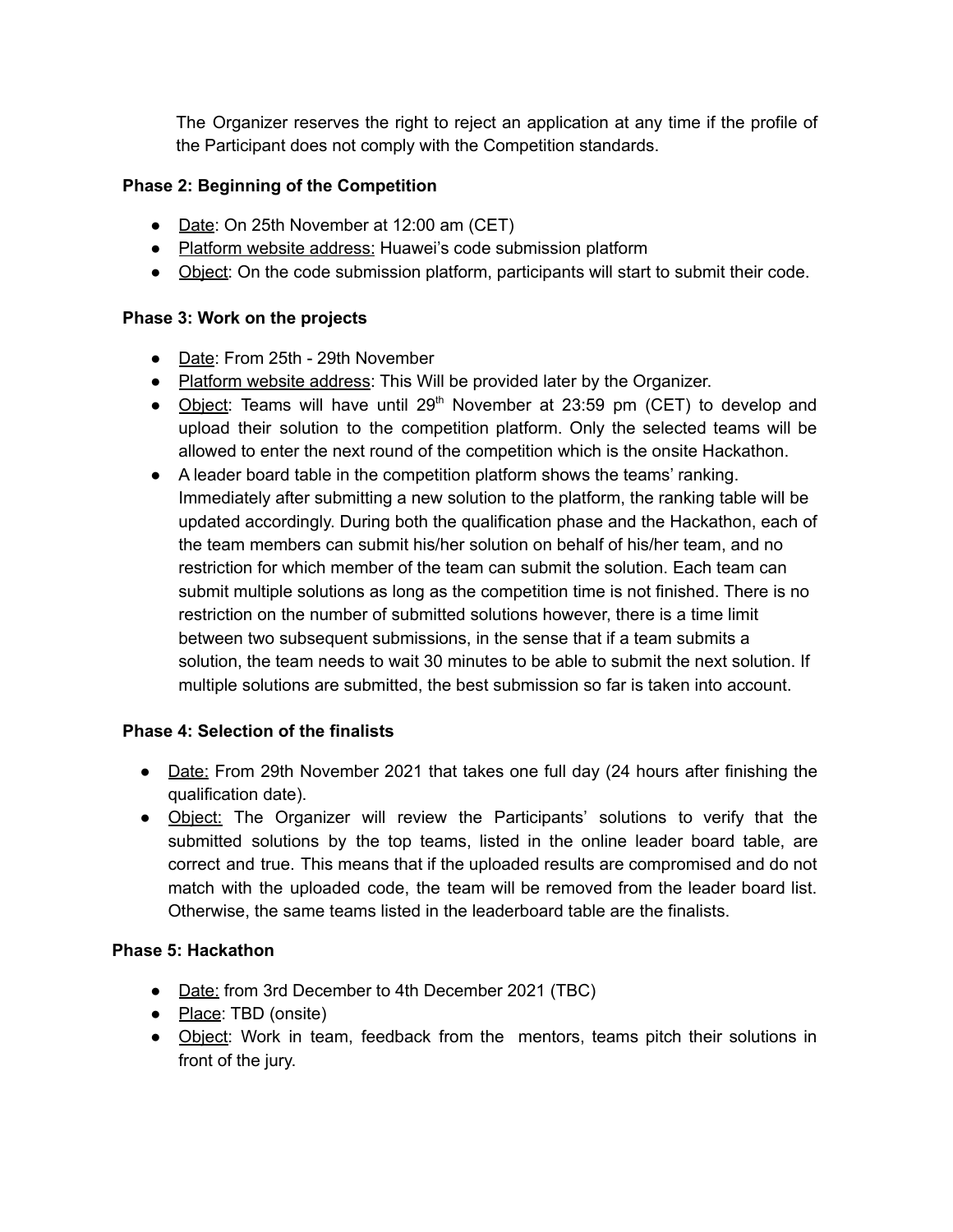#### **Phase 6: Jury's selection and Competition results**

- **●** Date: On 4th December 2021
- Place: TBD (onsite)
- Object: Announcement of winners and prizes.

## **ARTICLE 4 – DETERMINATION OF WINNERS**

The three (3) winning teams will be determined by a jury group representing Huawei and other professionals. The composition of the jury will be communicated to the Participants at the latest on 4th December 2021. The jury will designate the winners on 4th December 2021 (time to be defined).

The winners will be selected among the participants who attend the final stage (i.e., the Hackathon phase) and:

- Have submitted their solution on the Huawei dedicated platform before the end time of the Hackathon. The jury will select the winning Teams based on the following criteria:
	- 1) An initial selection will be done based on the number of test-cases that are passed, i.e., the proposed solution meets all the requirements mentioned in the task description
	- 2) The sum of the scores achieved by the solution for all passed test-cases.
	- 3) Also the performance of the code in term of execution time and memory, as well as innovation of the proposed algorithm.

Jury decisions are final and cannot be challenged.

## **ARTICLE 5 – PRIZES AWARDED**

The Competition is endowed with three (3) prizes:

**1st prize**: 60000SEK /per team and a potential internship opportunity

**2nd prize**: 30000SEK /per team and a potential internship opportunity

**3rd prize**: 10000SEK /per team and a potential internship opportunity

The prizes will be divided equally among the Team members.

The gained prizes are neither exchangeable nor refundable against their cash value. BeMyApp reserves the right, if circumstances so require, to replace the prizes with others of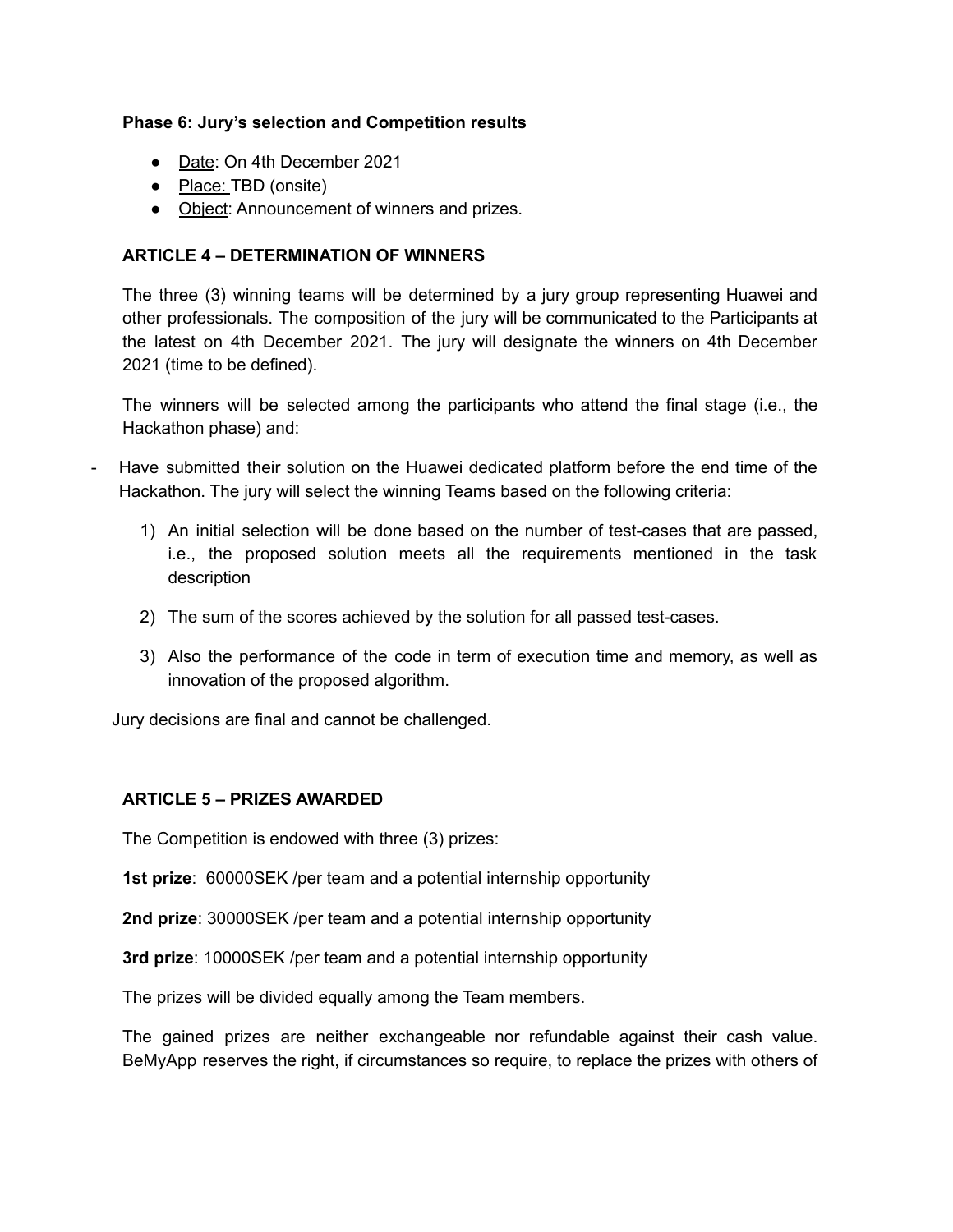equivalent value, without liability being incurred thereby. The participant need to take responsibility to declare tax themselves.

#### **ARTICLE 6 – PRIZE ALLOCATION**

Prizes will be sent by Huawei to the winners within a maximum of four (4) months, to the address indicated by the winners.

If the address of a winner is unusable (illegible, incomplete, or erroneous), the latter will lose the profit of its prize.

In addition, the Organizer cannot be held liable because of an error of routing of the prize, the loss of the prize during shipment, or the inability to contact the winner.

No mail will be sent to Participants who did not win.

#### **ARTICLE 7 – COMPENSATION**

The Participant waives all of his/her claims regarding compensation against the Organizer due to his/her participation in the Competition.

## **ARTICLE 8 – MODIFICATION, INTERRUPTION, AND TERMINATION OF THE COMPETITION**

The Organizer reserves the right to shorten, extend, modify or terminate the Competition, or a part of the Competition, as a result of a force majeure event without incurring liability as a result thereof.

In such case, the Organizer will provide notice thereof to the Participants by any means of its choice (including email and/or publication on the Website), and, if the need arises, will communicate to the Participants the new rules applicable or the new ending date of the Competition, as the case may be. Each Participant may notify the Organizer by email that s/he refuses the new conditions of the Rules, in which case s/he will be excluded from participating, which s/he expressly accepts. If no refusal is communicated to the Organizer within 72 hours, the new conditions of the Rules will be deemed to have been accepted by Participants.

In case of a modification to the Rules, cancellation or interruption of the Competition, or a reduction or an extension of its length, the Organizer waives all liability and Participants will not be entitled to any compensation.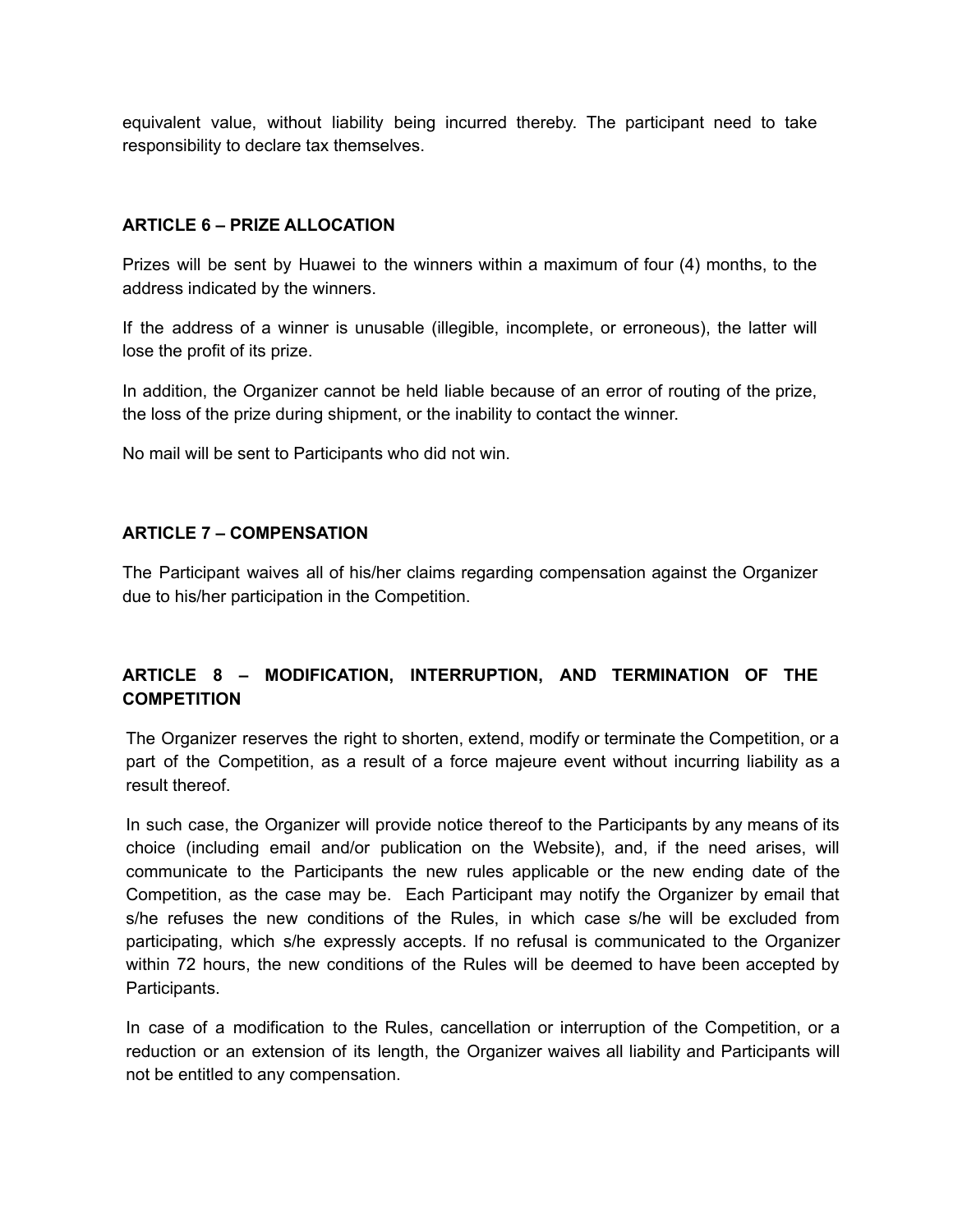## **ARTICLE 9 – FRAUD**

The Organizer may cancel all or part of participation in the Competition if it appears that fraud has occurred in any form whatsoever, in particular computer fraud, during the Competition.

The Organizer reserves, in this case, the right not to award prizes to fraudsters, to disqualify the concerned algorithm project and/or to bring actions against the authors of these frauds. The Organizer shall not incur any responsibility towards the Participants because of the committed frauds.

Furthermore, the Organizer cannot be liable in case of damage, whether material or immaterial, caused during the Competition and thereafter, to the Participants, to their computing equipment, or to the data, including consequences which may ensue from it on their personal, professional or commercial activity.

## **ARTICLE 10 – EXPLOITATION RIGHTS AND INTELLECTUAL PROPERTY**

Exploitation and property rights to algorithms developed during the Competition by the Participants are reserved for Participants, subject to the rights granted hereunder.

The Participants will receive access to certain proprietary source code, software, APIs, or other copyrighted materials or both, including pictorial, audio, video or audio-visual content or both ("Organizer Materials") owned by Organizer, and must comply with all license terms associated with such Organizer Materials, including but not limited to the license terms stipulated in the Terms and conditions of access and use of the Huawei [Challenge](https://drive.google.com/file/d/14M3qzGMI1B4kgVGXQl2PwydYJsoG1RPq/view) Server.

If the Participants wish to assign their rights, they shall first offer to the Organizer the option to acquire the rights in their algorithms for any use including commercial use. The conditions of this assignment of rights shall be defined by way of a separate agreement between the Huawei company and the Participants which own the rights.

During the Competition, the Participants shall only use elements that are clear of any rights. Any third-party elements included in the algorithm, including open-source software, must be clearly identified with their version, the terms of the applicable license, and any other details regarding their use. The Participant understands that this information is taken into account in the assessment for the allocation of a prize.

The algorithms shall not infringe any intellectual property right, trade secrets or images right. Each Participant warrants to the Organizer that their creation does not infringe in any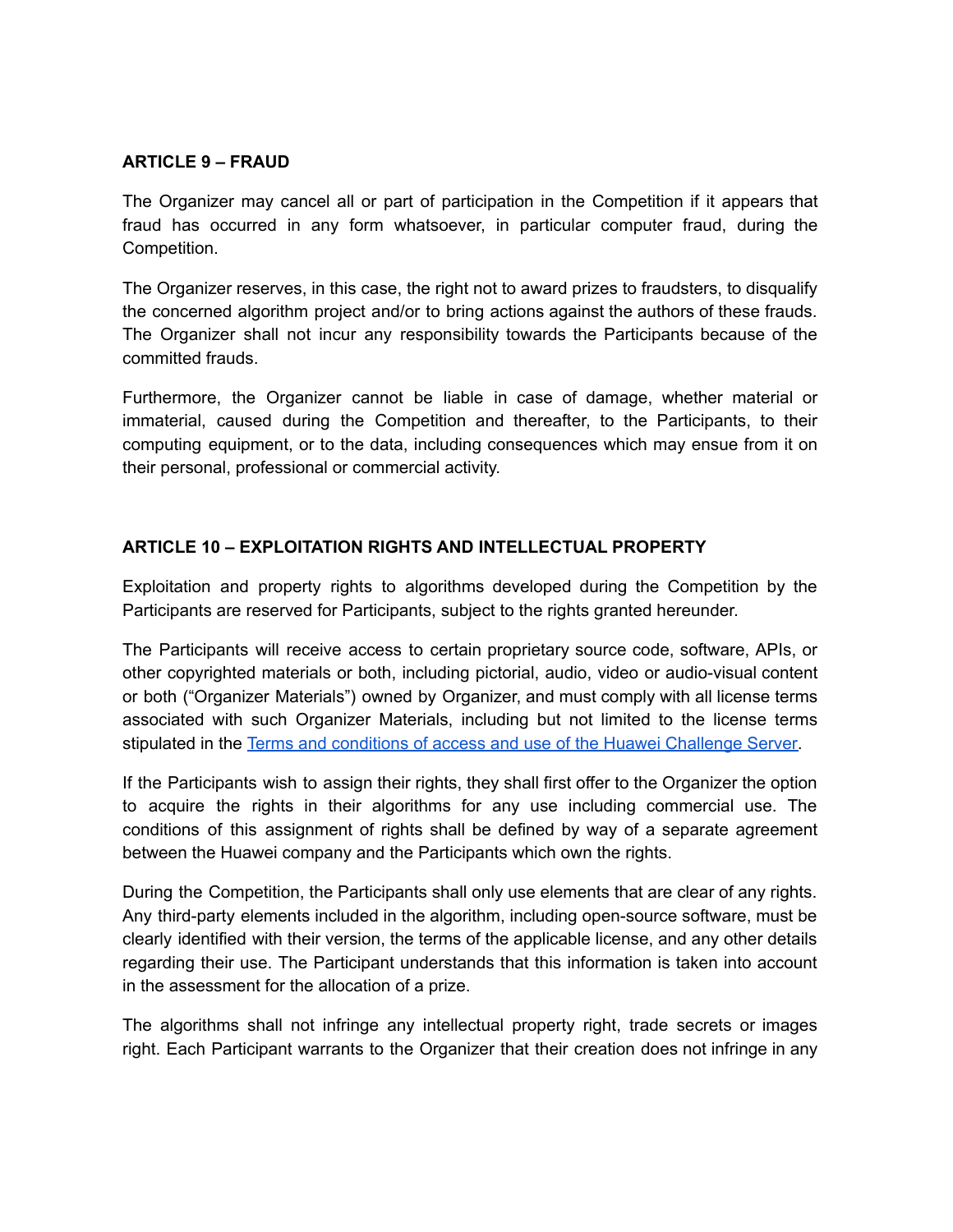way any third-party rights, and that s/he obtained, where necessary, the authorization of any third party.

By joining the Competition, Participants expressly authorize the Organizer, for free, to review, publish, communicate, exhibit, and disclose orally, graphically or in writing, projects and algorithm presented during the Competition. Each Participant agrees to be mediatized (portfolio, website, etc.) and authorizes the Organizer, for free, to present all the works realized on all the communication media used in support of this Competition as well as to mention names, first names, and images of the Participants.

Under this regulation, the Participant shall not acquire any full or partial right of any kind on the name and trademark "Huawei" nor on any names and/or brands associated with Huawei, used alone, in association with or as part of another word or name, or any rights on trademarks, names or logos of Huawei, or any of its associated or related companies.

## **ARTICLE 11 – IMAGE RIGHTS**

Participants may be recorded during the event. By joining the Competition, the Participants agree to the use and the distribution of their image by the Organizer, including for promotional events occurring after the Competition. The production and distribution of films and photographs of the event will not lead to any compensation of the Participants. Participants hereby agree and commit to sign any required documents to confirm such authorization,

# **ARTICLE 12 - CONFIDENTIALITY**

The Participant acknowledges the confidentiality of all information and documents which have been shared with him/her throughout the Competition.

During the whole duration of the Competition, the Participant will not directly or indirectly use or share any information with any third party, unless s/he has obtained a written authorization to do so, delivered by the Organizer beforehand. This applies to information shared with him/her by the Organizer or shared with him/her indirectly upon the execution of this contract.

The Participant commits to delivering any document containing confidential information or shared with the Participant upon the execution of this contract, on the Organizer's simple request. This confidentiality agreement is valid for 24 months from the start of "Phase 2: Beginning of the Competition" mentioned in this General Terms and Conditions. .

## **ARTICLE 13 – PROTECTION OF PERSONAL DATA**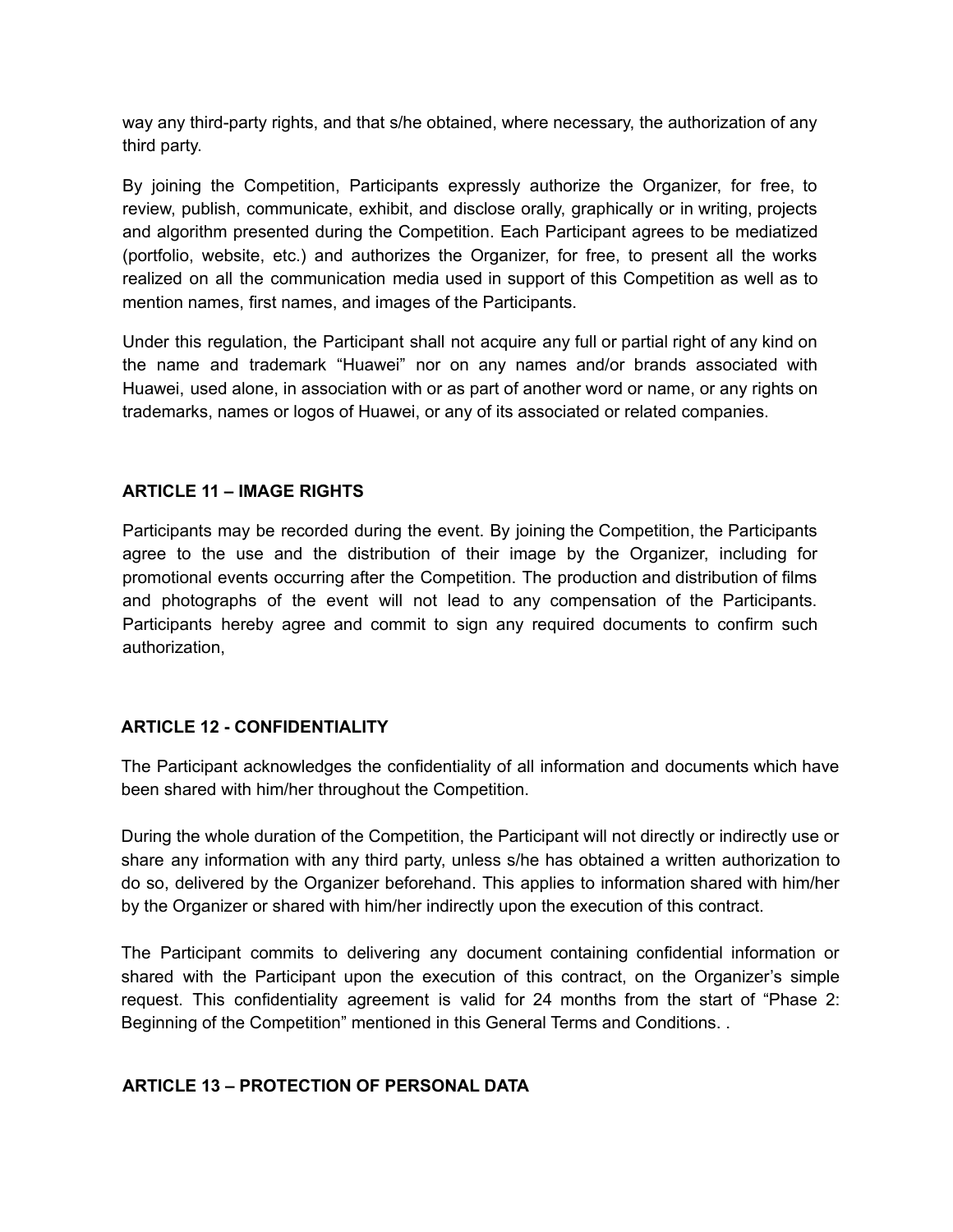The collection and processing of personal data relating to the Participant by the Organizer and/or BeMyApp is primarily intended to ensure that the Competition will be properly completed and in particular to allow the Organizer to contact the winner and to award them prizes in an efficient way and, if the case arises, to publish the list of the winners.

Personal Data you submit when you participate in the Competition will be treated in accordance with the BeMyApp Privacy Policy [http://privacy.bemyapp.com/,](http://privacy.bemyapp.com/) and the [Huawei](https://drive.google.com/file/d/1itcWJ9DtLHb0jJErr1SzwFnitfH3Sud3/view) [Privacy](https://drive.google.com/file/d/1itcWJ9DtLHb0jJErr1SzwFnitfH3Sud3/view) Policy, as well as the applicable data protection laws.

Participants have the right to access, update and/or obtain deletion of their data by requesting directly to BeMyApp at the address 86 rue de Charonne, 75011 Paris or by going to [data.bemyapp.com.](http://data.bemyapp.com.)

#### **ARTICLE 14 - RESPONSIBILITY**

Organizer reminds Participants about the characteristics, limitations and risks of the Internet network and accepts no responsibility for any consequences that may occur while they are connected to the event websites and during their participation in the Competition.

Organizer shall not be made responsible if Participants cannot connect to the website of the event due to a technical fault or in the event of any problem linked namely and not exclusively to (1) network overload ; (2) an electric or human error (3) any malicious intervention ; (4) an issue related to a phone line ; (5) an issue related to hardware or software ; (6) a hardware or software malfunction ; (7) a case of emergency ; (8) disruptions that may affect the smooth running of the Competition.

It is the Participant's responsibility to select and acquire necessary material (computer, internet access devices) and access to network services at its own costs, expenses and risks to participate in the Competition.

It is the Participant's responsibility to take appropriate measures to protect his/her own data and/or software located on his/her computer equipment, against any violation. The Participant's connection to the event websites and their participation in the Competition is made under their own sole responsibility. Organizer shall not be held responsible for any infection by potential viruses on the Participant's computer equipment, or of the intrusion of a third party on their system.

Organizer shall not be held responsible if, for any reason, data related to a Participant's registration doesn't reach the company or is illegible or impossible to process.

Organizer reserves the right to exclude any Participant or person disrupting the Competition's smooth running. They reserve the right to use any recourse, including suing anyone suspected of cheating, falsifying, or disrupting the process described in the General Terms and